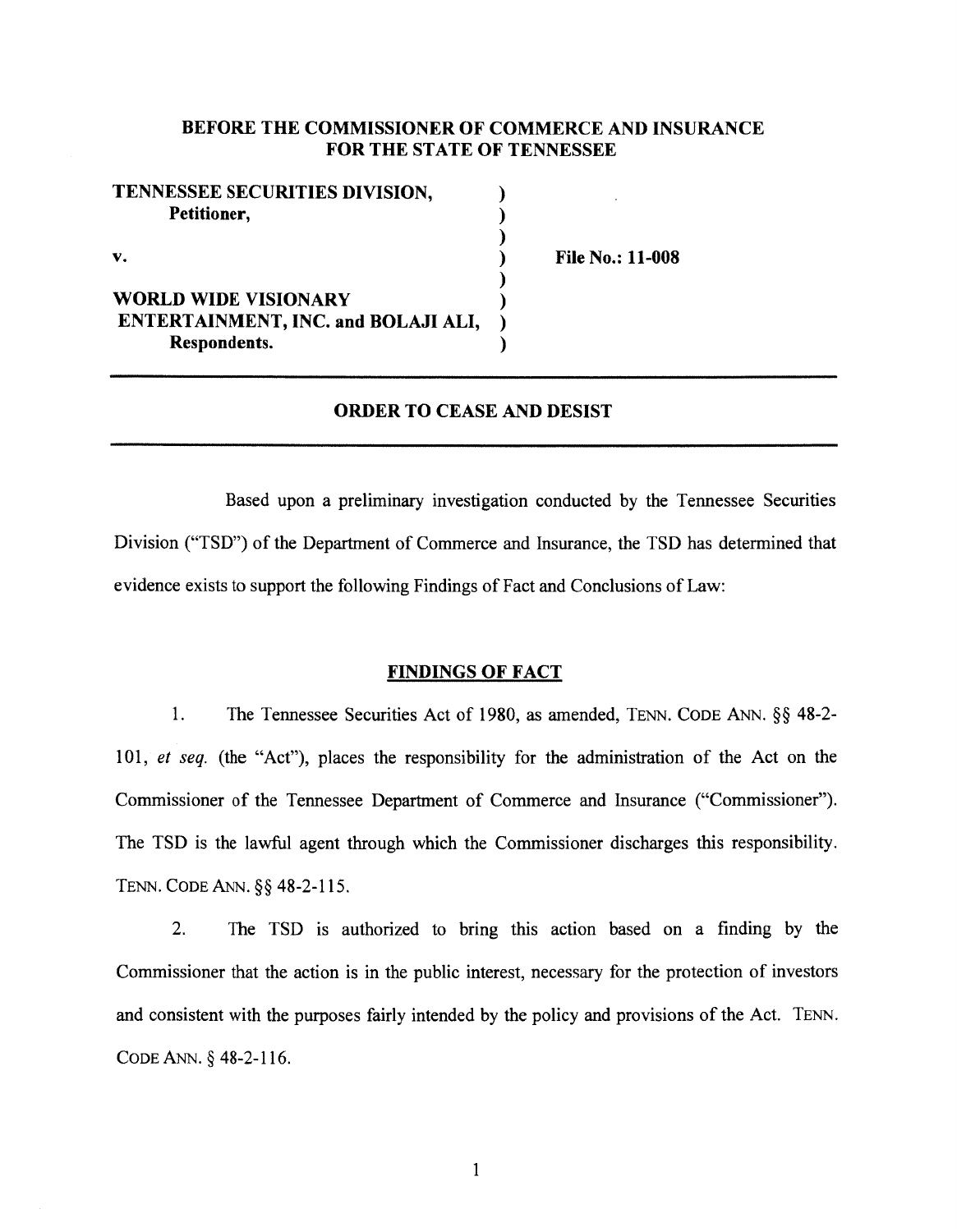3. World Wide Visionary Entertainment, Inc. ("WWVE") is a business entity with a principal place of business located at 5306 Spriggs Street, Chattanooga, Tennessee. According to WWVE's website, it was founded to reach out and entertain worldwide audiences and fans through music, movies and books. While the company is headquartered in Chattanooga, Tennessee, they purport to have additional offices in California, London and Nigeria. WWVE has never been registered as a broker-dealer or an investment adviser with the Division.

4. Bolaji Ali ("Ali") is a citizen and resident of the state of Tennessee, residing at 5306 Spriggs Street, Chattanooga, Tennessee. Ali is the President and CEO of WWVE. At all relevant times herein, Ali was not registered as a broker-dealer agent or an investment adviser representative with the Division.

5. WWVE and Ali are currently offering and/or selling unregistered securities in or into the State of Tennessee.

6. On or about April 20, 2011, Ali offered to sell a security in the form of an investment note to Hayley Johnson ("Johnson"). Johnson is a citizen and resident of Tennessee. Johnson is also a Securities Examiner and an investigator with the TSD.

7. On or about April 18, 2011, Johnson contacted WWVE through their website in the course of a preliminary investigation. Johnson requested additional information about investing in WWVE and inquired about how long it would take to double her money.

8. On or about April 18, 2011, Ali sent Johnson an email in response to her inquiry. Ali stated that her money would be doubled in twelve months. Ali sent a subsequent email on April 19, 2011, stating that he misspoke about doubling Johnson's investment in twelve months, but rather she would earn fifty percent in twelve months and if she stayed in the investment for twenty-four months, the rest should be doubled.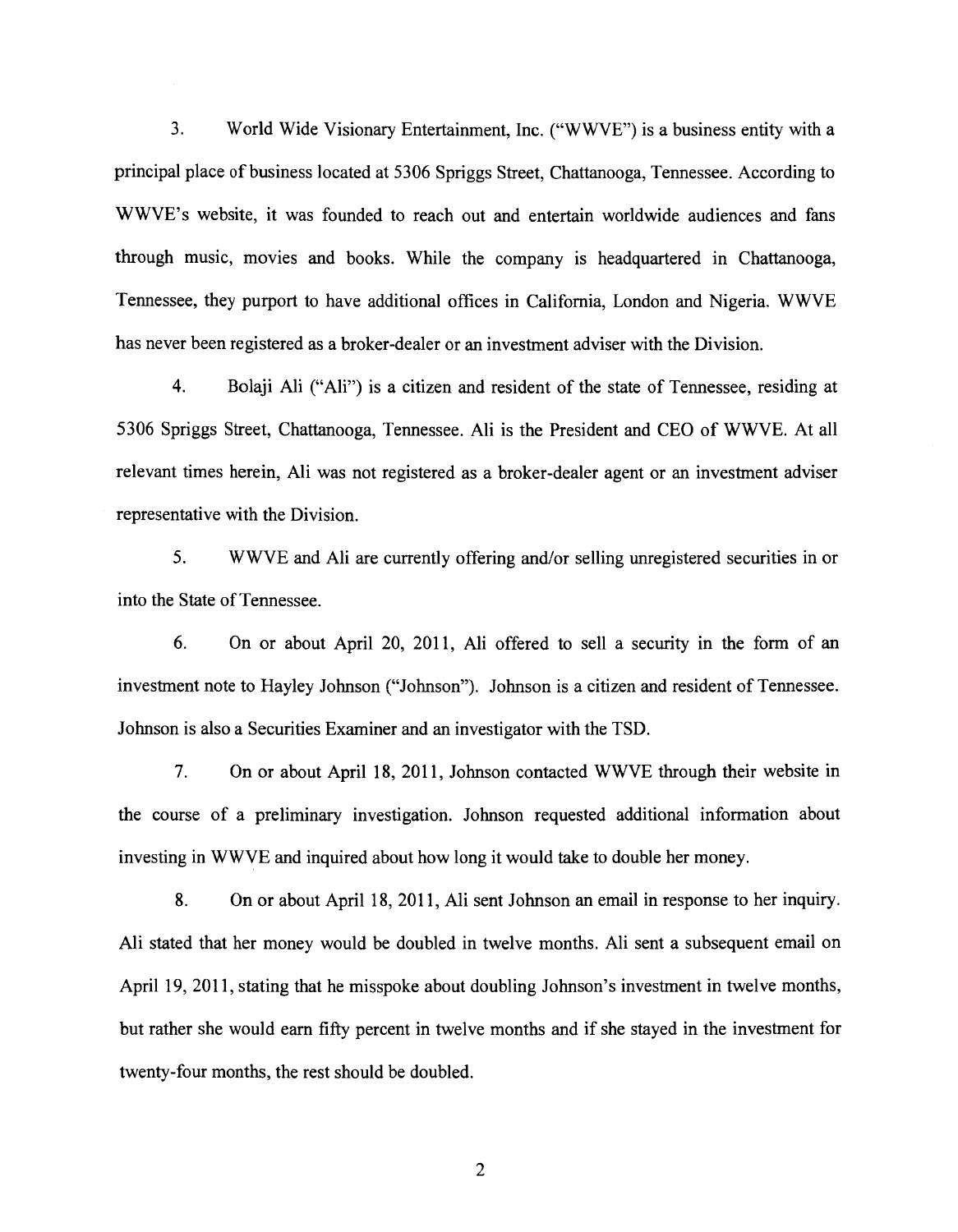9. On or about April 20, 2011, Ali sent Johnson a copy of the business plan and expressed that he hoped it worked out as planned and that they would have a successful business relationship together. Ali failed to inform Johnson that the investments were not registered for sale with the TSD as required. In addition, Ali failed to inform Johnson that Ali is required to be registered with the TSD to sell these investments and is not so registered. The business plan Johnson received from Ali also failed to make these disclosures and did not include any claim of exemption from the registration requirements.

10. The business plan sets out multiple ways that individuals and companies can invest in WWVE:

# Investing in the company

- Companies or investors may purchase shares in WWVE at a rate of \$10 per share, with a minimum purchase requirement of 10,000,000.<sup>1</sup>
- Companies or investors may choose to buy bonds at a rate of \$1 000, with a minimum amount of 20,000.<sup>2</sup> The shares will be sold back to WWVE at the calling or buying time, which is normally a year or two.
- Companies or investors can invest a minimum amount of \$20,000 m WWVE for at least a year or more and earn an agreed % return on investment.

# Investing in the WWVE record label

• Companies or investors may choose to invest in the record company or just choose to invest in current project (s) with a return on invest of a certain amount.

<sup>&</sup>lt;sup>1</sup> The business plan is unclear as to whether 10,000,000 represents a number of shares or a dollar amount. <sup>2</sup> The business plan is unclear as to whether 20,000 represents a number of shares or a dollar amount.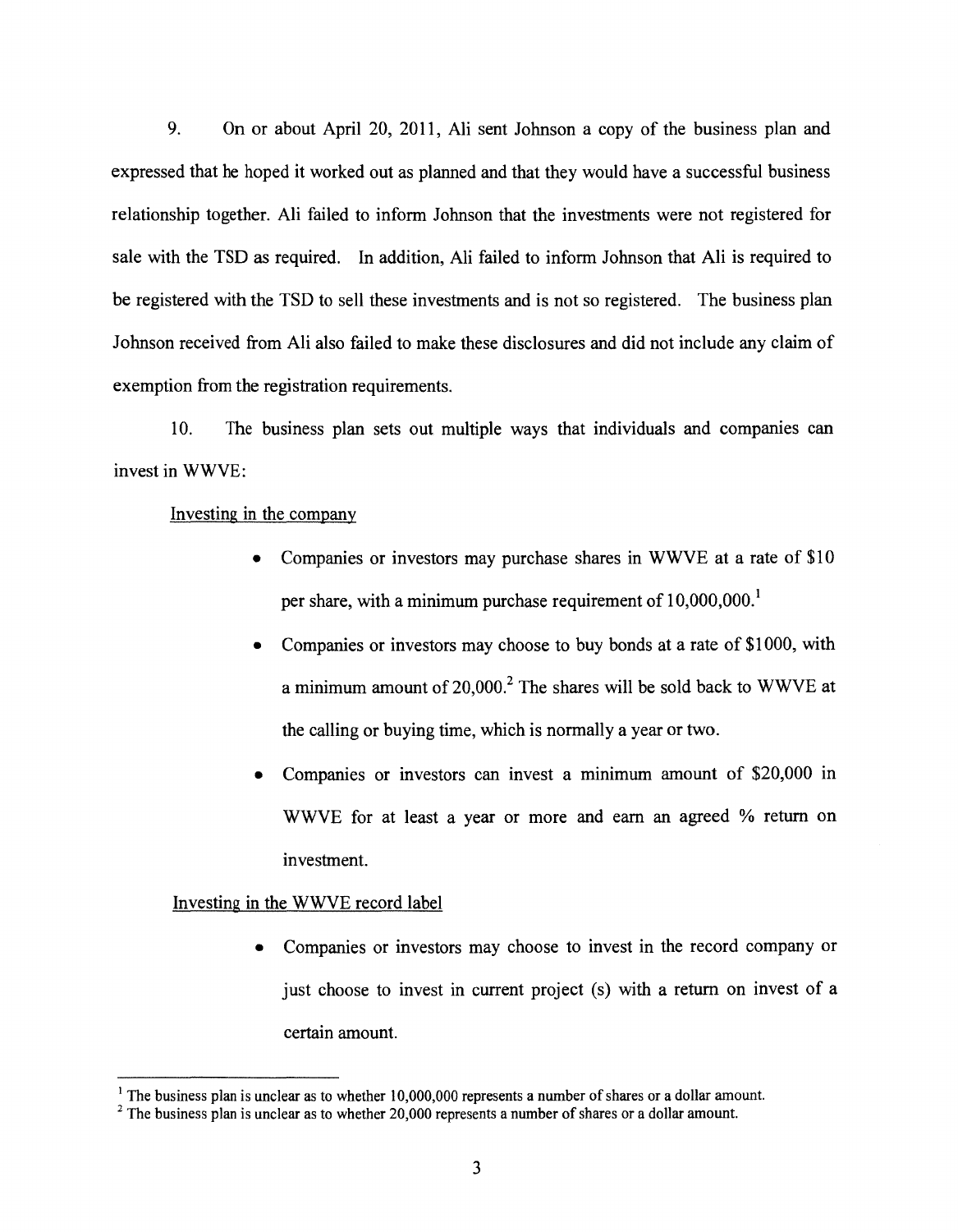#### Investing in the WWVE Publishing House

• Companies or investors may choose to invest in the publishing division of WWVE or invest in current project (s) with a return on invest of a certain amount.

11. None of these investments are registered with the TSD as a security for sale in or into the State of Tennessee. An examination of the securities registration databases maintained and monitored by the TSD revealed no registration filings for the investment notes offered by WWVE and Ali.

12. WWVE and Ali have offered and will continue to offer and/or sell unregistered securities from, in, and/or into the State of Tennessee without being lawfully registered to offer or sell securities. This activity puts the public at significant risk of immediate and irreparable injury, loss or damage.

13. WWVE and Ali, in connection with the offer, sale and purchase of a security in this state, have and will continue to violate TENN. CODE ANN.§ 48-2-121(b) by failing to disclose to investors that the investment opportunities being offered by them are securities and are unregistered with the State of Tennessee, Department of Commerce and Insurance, Division of Securities as required by the Act and that they are not registered pursuant to the Act to sell securities from, in or into Tennessee.

14. WWVE and Ali, in connection with the offer, sale and purchase of a security in this state, have and will continue to violate TENN. CODE ANN.§ 48-2-121(b) by making material misrepresentations by guaranteeing returns of 50%.

15. This Order is in the public interest and necessary for the protection of investors and consistent with the purposes fairly intended by the Act.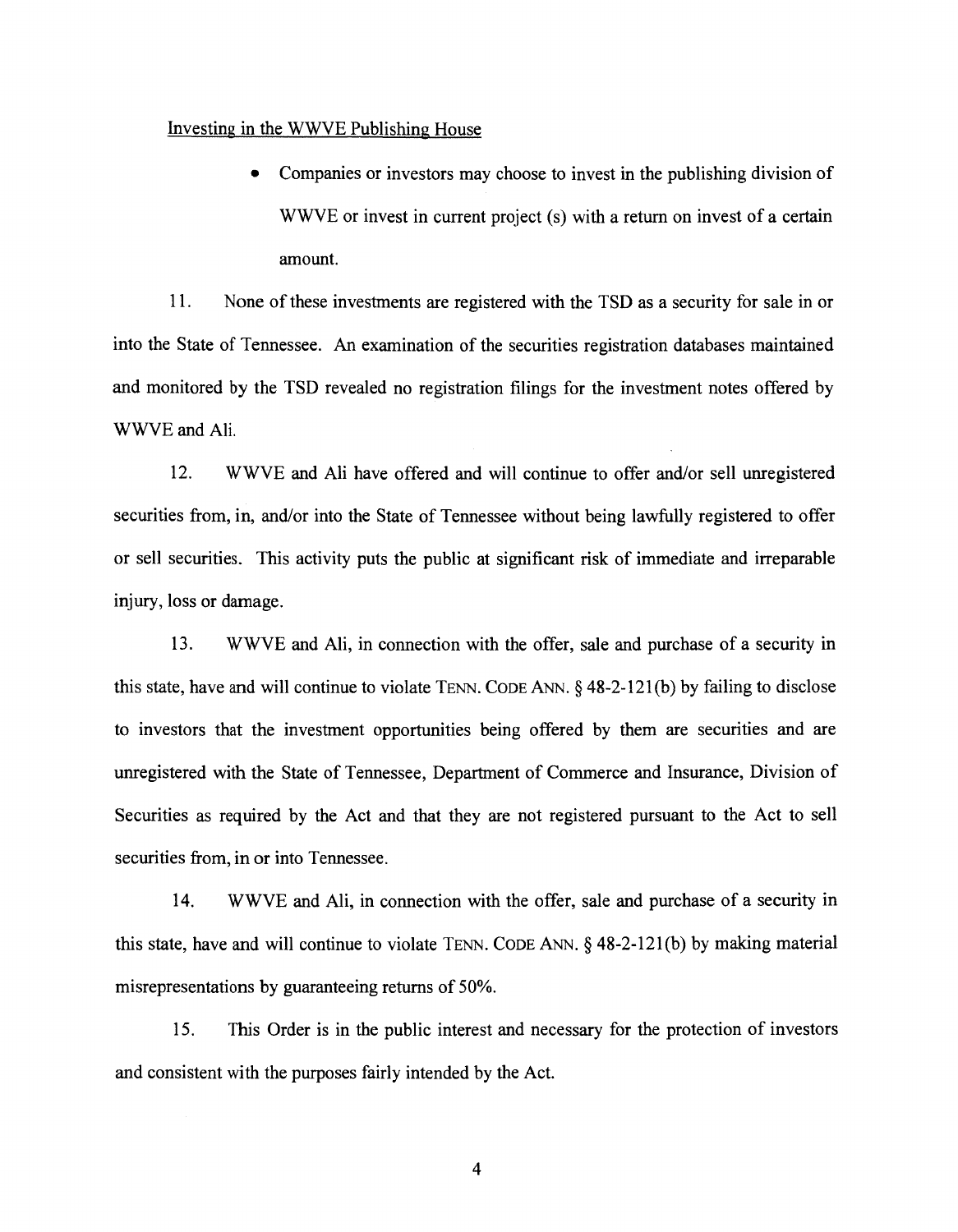#### **CONCLUSIONS OF LAW**

## *World Wide Visionary Entertainment, Inc. and Bolaji Ali Offer an Unregistered Security*

1. TENN. CODE ANN. § 48-2-104 prohibits the sale of any security in this state unless it is registered with the Division, qualified for an exemption pursuant to  $\S$  48-2-103, or is a covered security.

2. In violation of TENN. CODE ANN.§ 48-2-104, WWVE and Ali have offered, and are offering, unregistered securities to Tennessee residents. TENN. CODE ANN. § 48-2-102 provides that a security is defined to include investment contracts and promissory notes. An investment contract is an agreement wherein initial value is given and subjected to the risks of an enterprise, with a valuable benefit of some kind, over and above the initial value, being promised, but the investor does not receive meaningful rights to exercise practical or actual control over the managerial decisions of the enterprise. *King v. Pope,* 91 S.W. 314, 320-22 (Tenn. 2002).

3. The investment opportunities offered by the Respondents qualifies as an investment contract and includes a promissory note as an essential component. Each agreement requires initial value in the form of a specified dollar amount and subjects this value to the risks of the enterprise in exchange for a valuable benefit in the form of a fifty percent (50%) promised return. The investors do not receive meaningful rights to exercise practical or actual control over the managerial decisions of the enterprise under the agreement. Instead, the investors' funds are allegedly used as capital to further the goals ofWWVE.

4. These investment contracts and promissory notes are not registered with the TSD as securities for offer or sale in the State of Tennessee.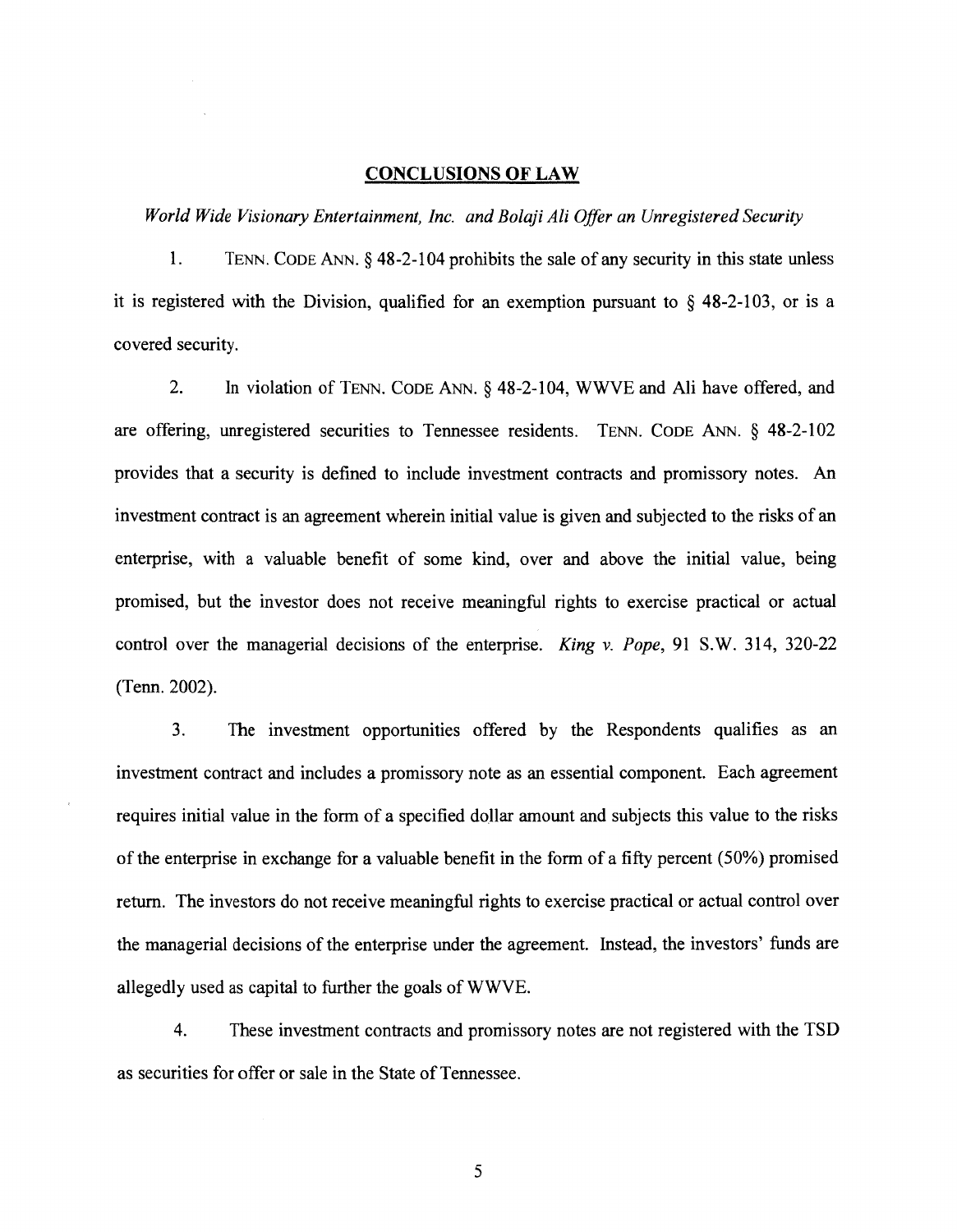*5.* Based upon the Findings of Fact, WWVE and Ali have violated and are violating TENN. CODE ANN. § 48-2-104 by offering, and/or selling unregistered securities in the form of investment contracts and promissory notes to Tennessee residents.

### *World Wide Visionary Entertainment, Inc. and Bolaji Ali are Not Registered to Offer Securities*

6. TENN. CODE ANN.  $\S$  48-2-109(a) provides that it is unlawful for any person to transact business from or in this state as a broker-dealer or agent unless such person is registered as a broker-dealer or agent under this part.

7. In violation of TENN. CODE ANN.§ 48-2-109, WWVE and Ali have acted and are acting unlawfully as an unregistered broker-dealer and/or agent to solicit securities in the form of investment contracts and promissory notes to Tennessee residents. TENN. CODE ANN. § 48-2- 102(4) provides that a 'broker-dealer' means any person engaged in the business of effecting transactions in securities for the account of others, or any person engaged in the business of buying or selling securities issued by one (1) or more other persons for such person's own account and as part of a regular business rather than in connection with such person's investment activities. TENN. CODE ANN. § 48-2-102(3) provides that an 'agent' means any individual, other than a broker-dealer, who represents a broker-dealer in effecting or attempting to effect purchases or sales of securities from or in this state.

8. Based upon the Findings of Fact, WWVE and Ali have violated and are violating TENN. CODE ANN. § 48-2-109(a) by acting as an unregistered broker-dealer and/or agent to solicit securities in the form of investment contracts and promissory notes to Tennessee residents.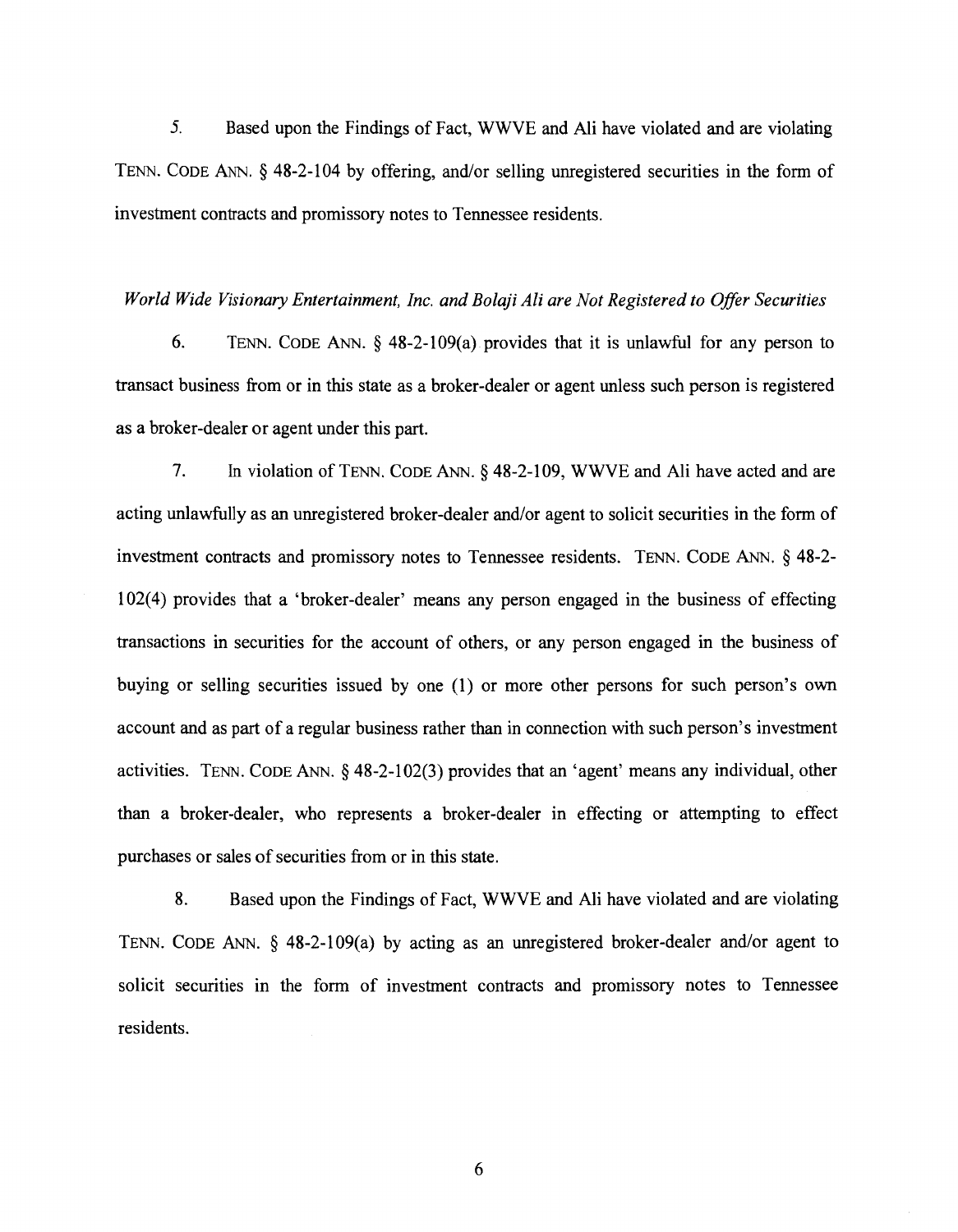*World Wide Visionary Entertainment, Inc. and Bolaji Ali have made Untrue Statements of Material Fact in connection with the Offering of an Unregistered Security* 

9. TENN. CoDE ANN. § 48-2-121 provides that it is unlawful for any person, in connection with the offer, sale or purchase of any security in this state, directly or indirectly, to make any untrue statement of a material fact or omit to state a material fact necessary in order to make the statements made, in light of the circumstances under which they are made, not misleading.

10. Based upon the Findings of Fact, WWVE and Ali have violated and are violating TENN. CODE ANN.§ 48-2-121 by failing to disclose to investors that the investment contracts and promissory notes offered are unregistered with the State of Tennessee, Department of Commerce and Insurance, Division of Securities and that they are not registered to sell such securities from, in or into Tennessee. In addition, WWVE and Ali are misleading investors by advertising that the investments being offered will pay returns of 50%.

# *The Commissioner May Make such Orders as are Necessary to carry out the Provisions of the Tennessee Securities Act of 1980*

11. TENN. CODE ANN. § 48-2-116 provides that the Commissioner may make, promulgate, amend, and rescind such Orders as are necessary to carry out the provisions of the Tennessee Securities Act of 1980, as amended, and that such Orders are in the public interest, necessary for the protection of investors and consistent with the purposes fairly intended by the policy and provisions of the Act.

12. TENN. CODE ANN. § 48-2-116(e)(2) states, in pertinent part, that no Order may be entered without: A) Notice to the affected parties (which shall be prior notice **unless the commissioner determines that prior notice would not be in the public interest and would be**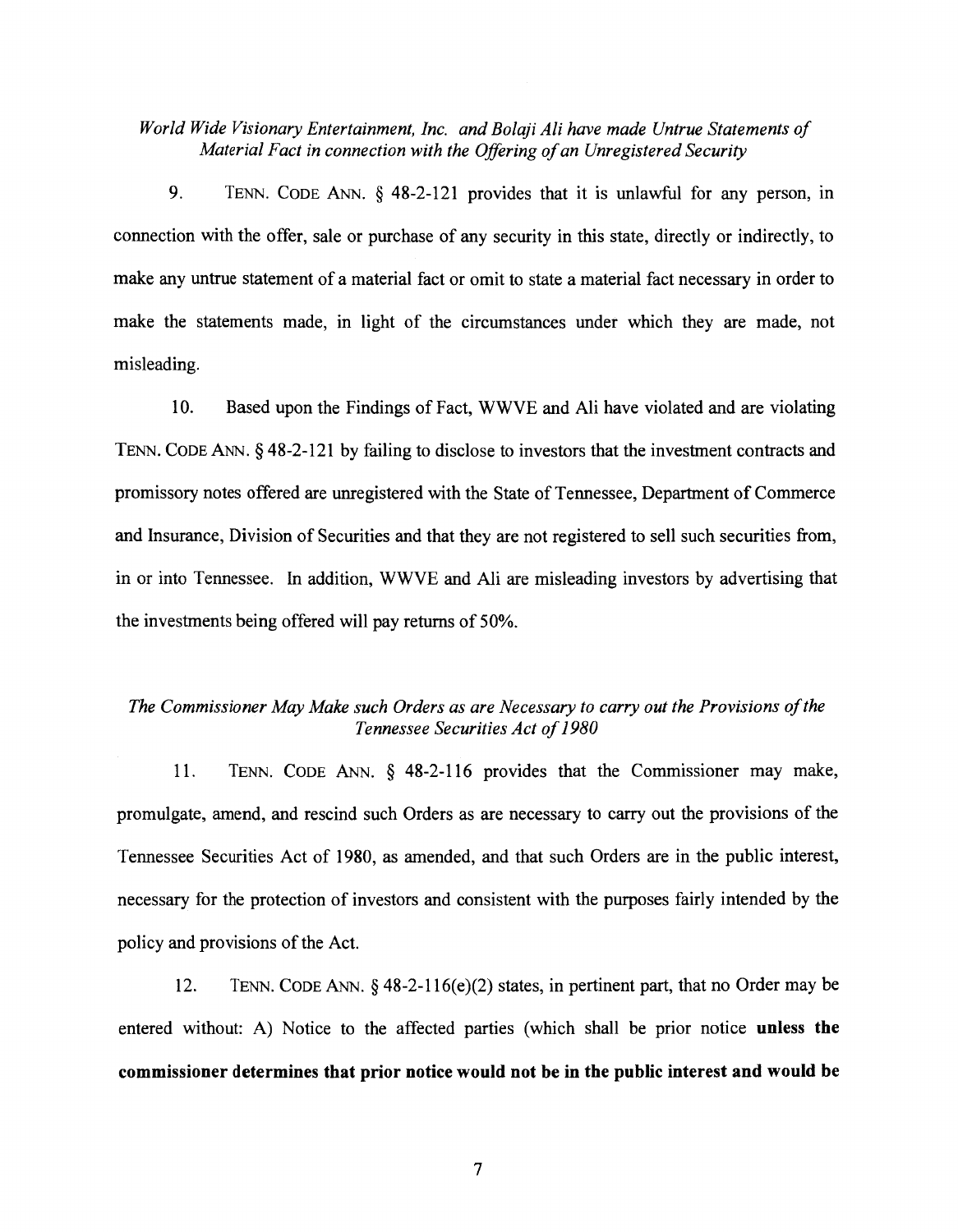detrimental to the protection of investors); B) Opportunity for a hearing before the Commissioner; and C) Written findings of fact and conclusions of law. (Emphasis added).

13. Based upon the Findings of Fact, WWVE and Ali were and are currently advertising these investments in the mainstream media, offering securities to Tennessee residents and engaging in securities fraud. The Commissioner determines that prior notice of this Order to WWVE and Ali would be detrimental to the protection of Tennessee investors in light of the fact that it would allow WWVE and Ali to continue using fraudulent means to offer and/or sell securities to Tennesseans without the registrations required by the Act.

# ORDER

NOW, THEREFORE, in consideration of the foregoing, it is ORDERED that:

1. World Wide Visionary Entertainment, Inc. and Mr. Bolaji Ali shall comply with the provisions of the Tennessee Securities Act of 1980, as amended.

2. World Wide Visionary Entertainment, Inc. and Mr. Bolaji Ali shall CEASE AND DESIST in the further conduct as a broker-dealer or agent of a broker-dealer from or in the State of Tennessee until such time as they are effectively registered with the TSD to engage in such activity.

3. Specifically, IT IS ORDERED that World Wide Visionary Entertainment, Inc. and Mr. Bolaji Ali immediately CEASE AND DESIST from the issuance, offer to sell, and/or sale of investment contracts and promissory notes or any other investment interest in World Wide Visionary Entertainment, Inc., including any successor entities, to individuals in Tennessee, as well as immediately CEASE AND DESIST from any activity associated with the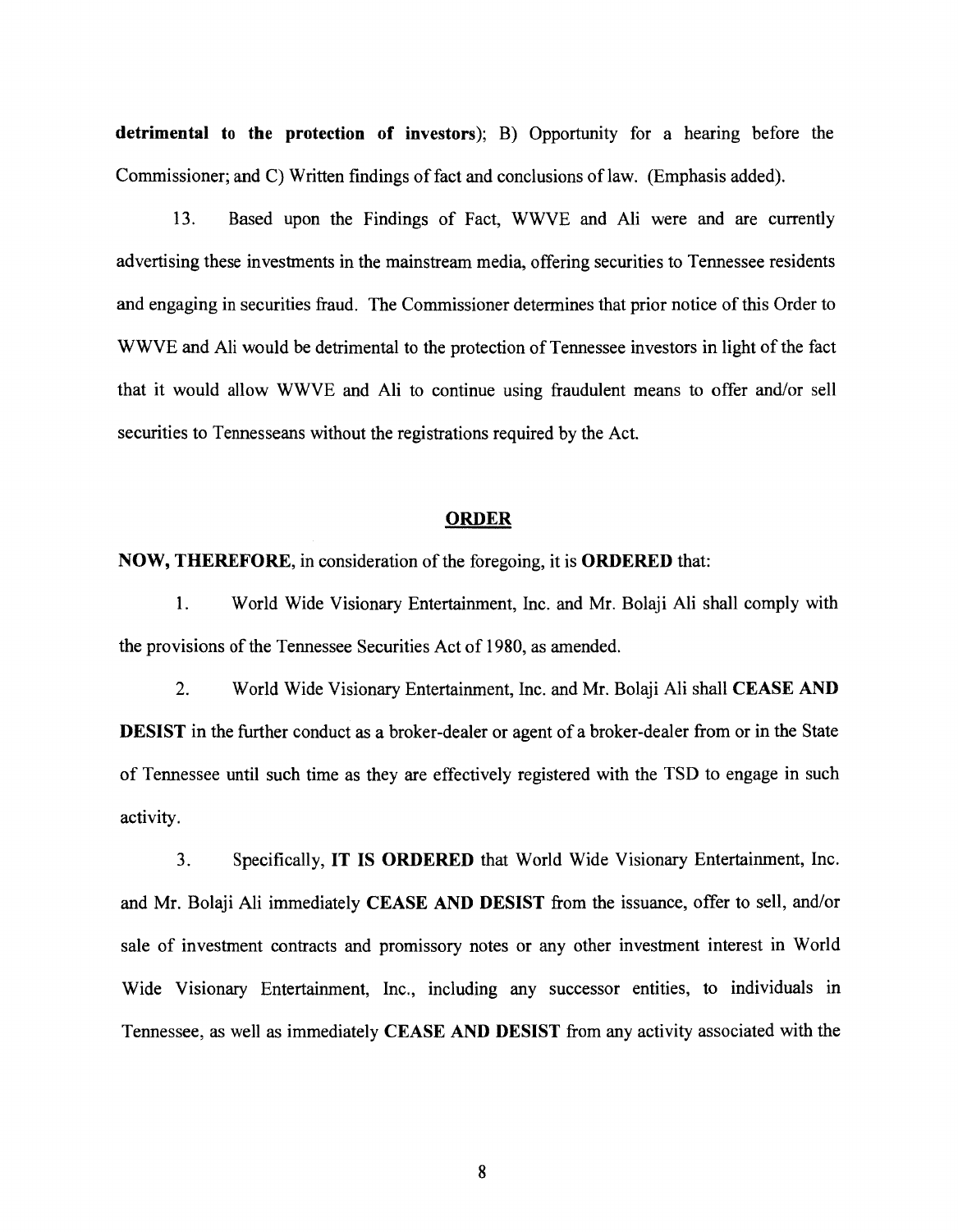sale of these and any other securities, until such time as they are effectively registered to be offered and/or sold in Tennessee.

**4.** World Wide Visionary Entertainment, Inc. and Mr. Bolaji Ali shall **CEASE AND DESIST** the further offer and/or sale and/or issuance of unregistered securities of any kind from and in the State of Tennessee.

5. World Wide Visionary Entertainment, Inc. and Mr. Bolaji Ali shall, in connection with the offer or sale of any security from and in the State of Tennessee, **CEASE AND DESIST**  from making any untrue statement of a material fact or omitting to state a material fact necessary in order to make the statements made, in light of the circumstances under which they are made, not misleading.

6. All persons in any way assisting, aiding, or helping the aforementioned Respondents in any of the aforementioned violations of the Tennessee Securities Act of 1980, as amended, TENN. CODE ANN.§§ 48-2-101 *et seq.* shall **CEASE AND DESIST** all such activities in violation of the Tennessee Securities Act of 1980, as amended.

This Order is not intended to prohibit any lawful conduct in which World Wide Visionary Entertainment, Inc. and Mr. Bolaji Ali might be engaged.

Entry of this Order shall not in any way restrict the Tennessee Securities Division or the Commissioner of the Tennessee Department of Commerce and Insurance from taking further action with respect to these or other possible violations of the Act or any of the Rules promulgated thereunder by World Wide Visionary Entertainment, Inc. and Mr. Bolaji Ali. This Order shall become a Final Order thirty (30) days from the date of its entry, unless written notification requesting a hearing is made within that thirty (30) day period.